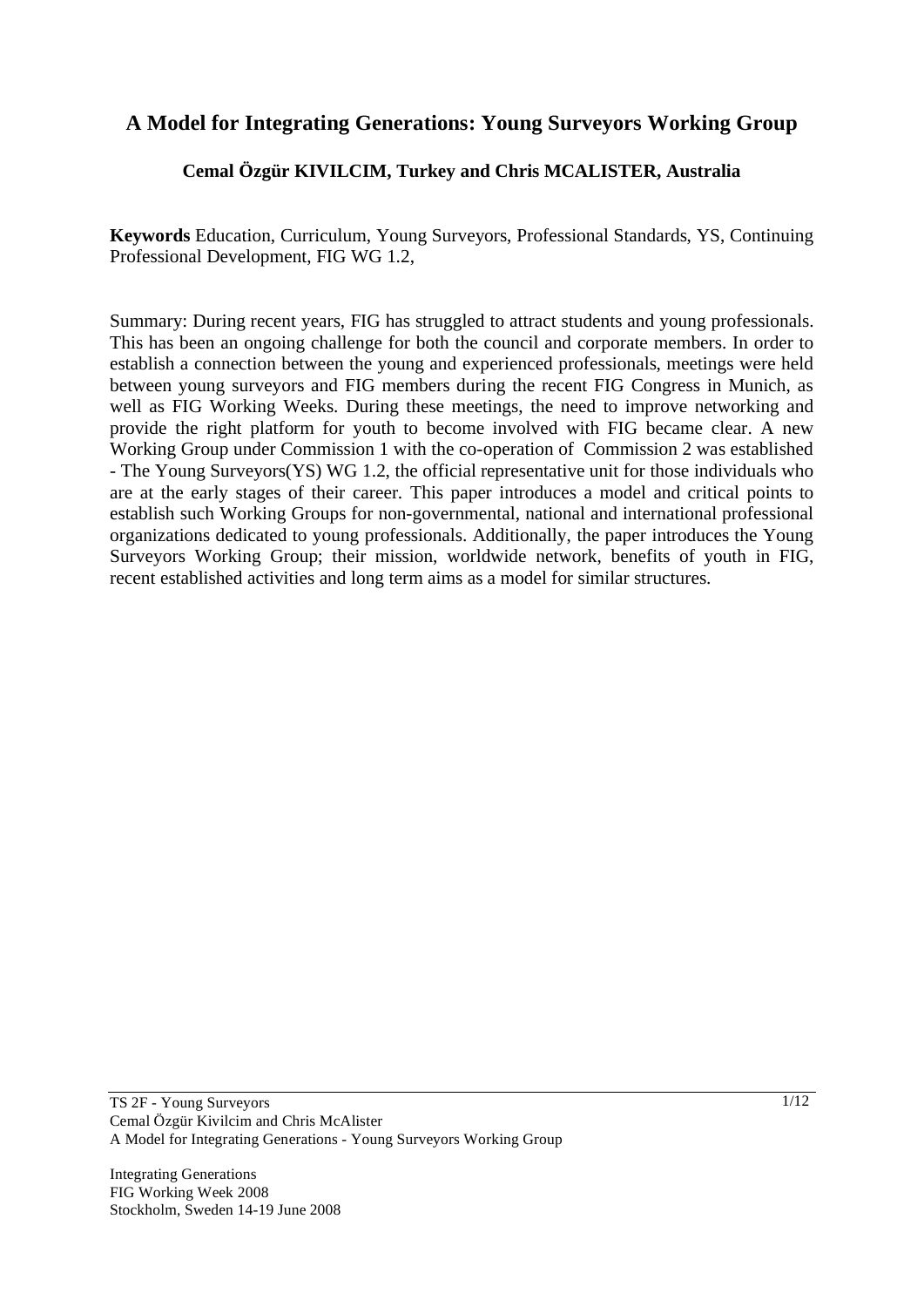# **A model for Integrating Generations: Young Surveyors Working Group**

# **Cemal Özgür KIVILCIM, Turkey and Chris MCALISTER, Australia**

### **1. INTRODUCTıON**

The origin of the surveying profession can be seen in the first recorded history. From the regulations written by the Egyptian Pharaohs and what is left from their works, we can learn how the first known surveyors were valuable to their civilizations. We are still able to see many of the wonders of the ancient and medieval world; such as ancient Giza Pyramids seen in the Figure 1, Acropolis in Greece or Saint Sofia in Turkey. There is no doubt that the very welcomed surveyors played significant roles for erecting such time resistant monuments. As we move through time to the 2000s, when this paper is written, many rapid scientific and technical changes globally have affected the world of surveying. With changes in not only survey technologies, but in computer technologies, we have been gifted tools such as laser scanners, combined total stations with GPS, and satellites that can provide both clear imagery and our position on the earth's surface. With the changes in technology, pressures and demands on the surveying profession to provide new visions and ideas also came from our societies. Maps, which used to be one of the final products of surveyors for centuries, now turned to steps in much large processes; Geographic Information Systems, virtual 3-D citymodels.



**Fig.1** A view from Pyramids, Giza- Egypt

Today, the profession is facing many difficulties - even describing the exact role of the surveyor in a community. This has also brought forward issues such as providing a sufficient number of highly qualified professionals trained to higher education levels. A noticeable decrease in young people not only undertaking training as surveyors, but joining FIG has made this a global issue.

In this paper, some of the major problems of the profession concerning the youth are described. The issue of dedicating time and resources to form a working group dedicated to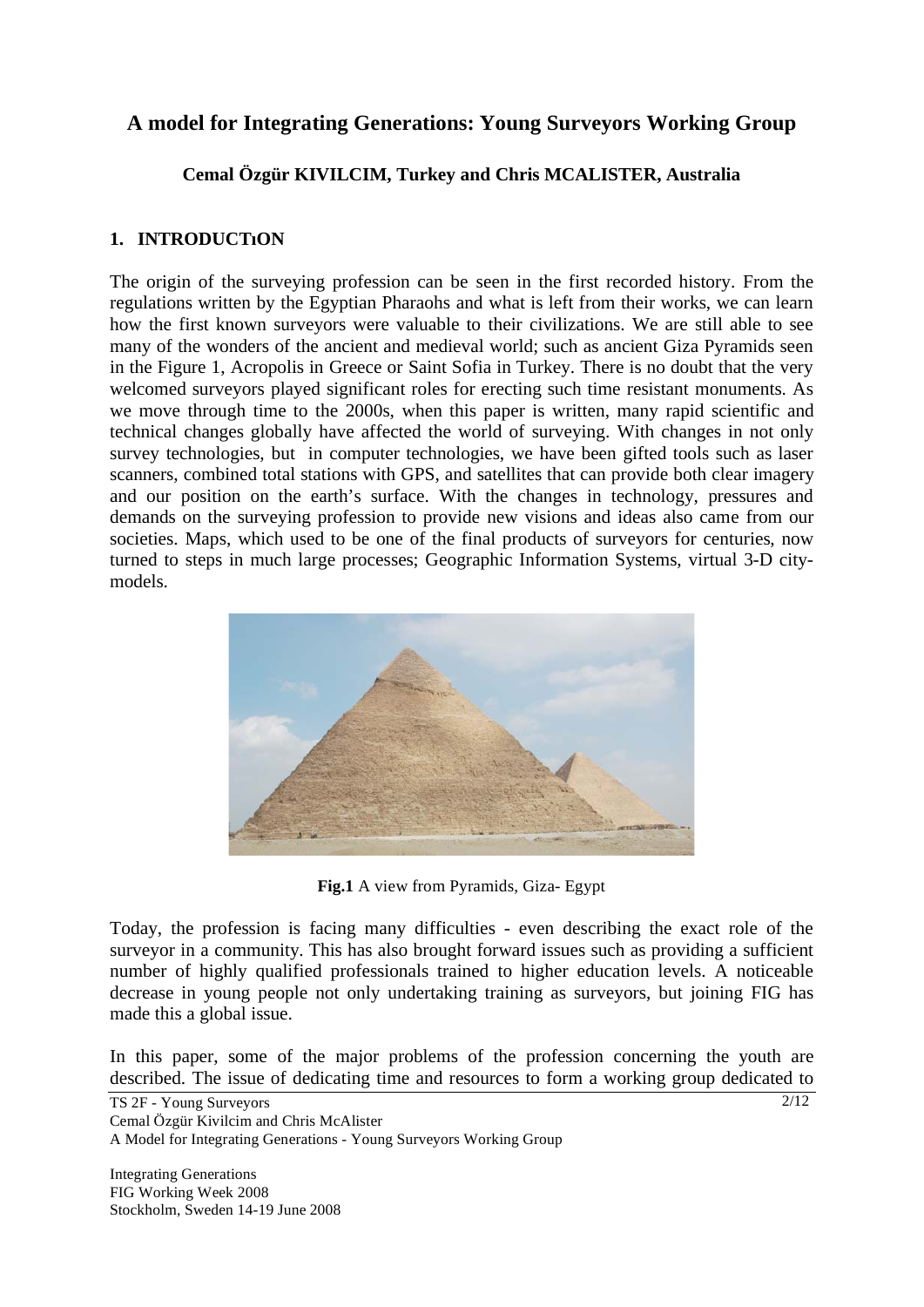the future of the tomorrow's profession are also introduced from the point of the young professionals. The first year of the working group is evaluated with ideas and experiences provided for local application.

# **2. DEFıNıNG THE PROBLEM**

With the technical and scientific developments in the fields of information technology, satellite imaging and positioning techniques, the profession has also extended its capacity and borders within the new scientific areas. In recent years, studies and papers on the topics of professional standards and curricular developments indicate the global trends are to change the major infrastructure and education systems of surveyors, even including the name of the profession in many universities and institutions. So why are all these challenging moves being taken? MAHONEY, PLIMMER, HANNAH, KAVANAGH (2007) explain the current situation of surveyors from various countries as *"Associated with this demand for surveyors is the problem faced in many countries, namely, how to attract the very best students, into the surveying profession. The public perception of surveyors is varied, and the reality is that we have an extremely low public profile when compared to other professions, except in a very few surveying specialists. Having attracted students, the challenge then becomes one of providing an educational program that not only retains the interest of these Generation Y1 young people, but also encourages them to become skilled and resourceful professional practitioners. For over a decade, almost every surveying degree program in Australia has struggled to attract its full quota of students."* 

On the other hand, new higher education possibilities are being established for the candidates of the surveying profession in some developing countries such as Turkey. In recent years, especially after the earthquake hit modern Turkey's industrialized region, the demand converted surveying in a more popular occupation. Recently, new universities established Geodesy and Photogrammetry departments, thus the overall student quota increased in the country. This also brought about some concerns and serious discussions relating to the quality of the professionals and standards they adhere to.

The conditions described show that different countries have different demands, but overall the trend is that surveyors are a dying breed. Hence, the issue of attracting students to surveying and FIG has been initialized and outlined by the FIG Council's schedule for the term 2006- 2010.

Taking a global approach, the newest working group of FIG, which is also the youngest one, has been formed to promote the profession to students and establish the necessity bridge for the youth of the surveying professional, aiming to provide a sustainable future of surveying.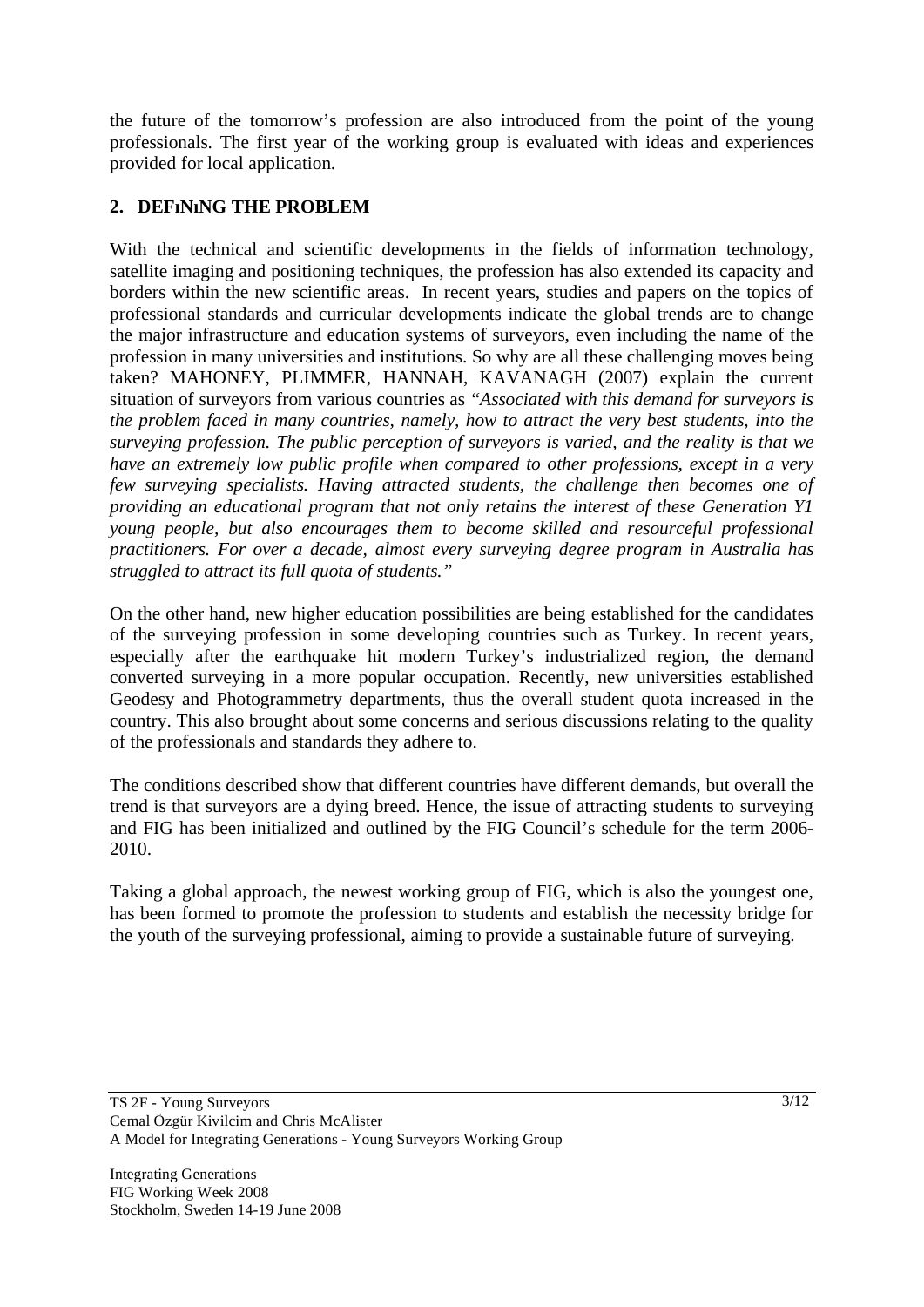### **3. BENEFITS OF YOUTH IN THE ORGANIZATION**

No organisation or business can survive without some new blood, and surveying is no exception. Younger generations can often provide an enthusiasm and passion for their work that may have been lost in older employees. They bring new ideas and are often willing to uptake new technologies more readily. But it is a symboitic relationship – FIG also plays a role in assisting the youth. They make programs such as international exchanges possible, and also presenting a world stage where individual problems and issues can be overcome with literally a world of knowledge.

The diminishing number of surveyors is not a localised or national problem, it is a global problem. Some of the problem may be due to a loss of identity, but the definition of a surveyor is being rewritten by the youth. They are embracing new technologies as quickly as they are released, and can provide innovative solutions to old problems. No longer is a surveyor just one who reads angles, but they are now able to provide a variety of services using a huge array of spatial technologies.

The downside of young people being in a profession where the demand is far outstriping the capability to provide is that younger people may develop an attitude and approach to gaining employment that doesn't sit well with employers. They can very direct on what the future holds and also what kind of financial return they will receive for their efforts, and this is sometimes interpreted by employers as arrogance and disrespect. Potential employers can often, and quite rightly, find younger people lacking in corporate behaviour which is not conjucive to an outstanding employee. Both parties may simply need to accept the positives the other party can bring, while trying to improve their conception of the other. These problems can be overcome by opening lines of communication where neither party is forced to judge or be judged by the other, and both can come to understand each other, and appreciate the skills and knowledge that they possess.

One of the roles of the Young Surveyors group is to open these lines of communication, which will ultimately benefit both the individual and the surveying profession as a whole.

### **4. THE HISTORY AND FUTURE OF THE YOUNG SURVEYORS**

*"The numerous number of opportunities, Technology based, up to date education of geodetic institutes, e-learning projects and Exchange programs such as International Association of Exchange of Students for Technical Experience-IAESTE and European Union Higher Education Exchange Program-Erasmus are the means to improve their (the students) skills"*. KIVILCIM, TATLI, GÜNES (2007)

Under this borderless idea, it was inevitable that FIG would have to establish a student and young professionals group made up of a globally diverse mix if it were to remain in contact with younger generations and secure it's own future as well as that of the surveying profession. Discussions starting in the early 2000s amongst members of FIG stemed the idea of a special group dedicated to this very role, finally coming to fruition in 2006. Furthermore,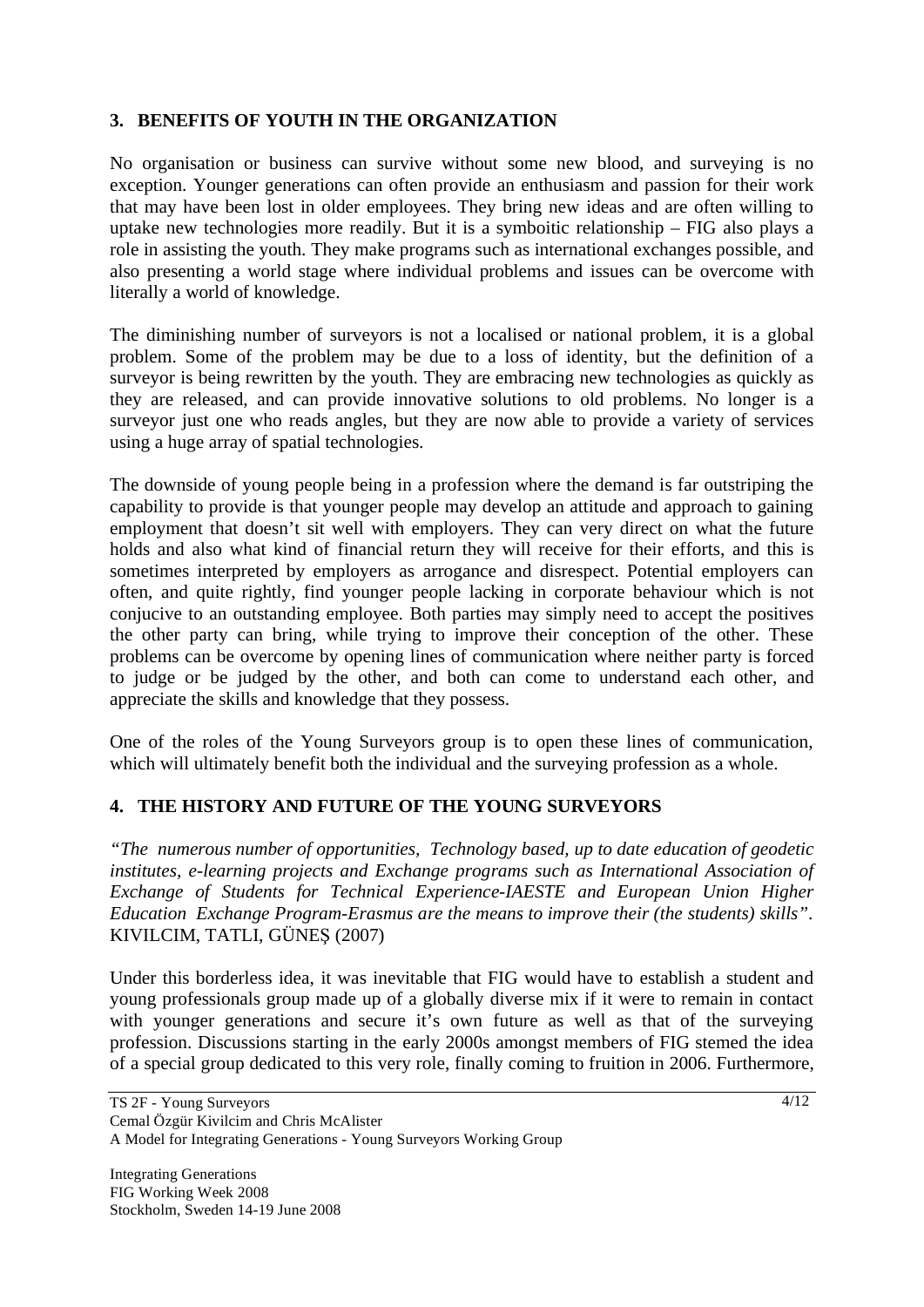many student organisations, including the International Geodetic Students Organization, ISPRS Student Consortium, regional student organizations such as ARGEOS (German Spoken Countries Geodetic Students Union), Spatial Students Working Action Group (Australia) and university student clubs have shown marked improvements on the importance placed on youth participation and involvement. Some baselines have been established, including in Turkey with the Young Surveyors' Days, which are a 3 day activity for surveyors of all ages to get together.

One of the first significant steps of attracting students into the FIG Society was a small meeting which was held during the working week in Egypt the year of 2005. With the motto "Shape the Change" the FIG XXIII. Congress in Munich 2006, support for students was shown with special student registration fees and a meeting session dedicated solely to international students. During this session, international experiences and ideas were discussed and the demands of the Young Surveyors were loudly expressed. After the FIG Congress in Munich, the Students and Young Professionals working group was established with the support and encourage of FIG Council and its members. The first board of the Young Surveyors was established, comprised of experienced individuals from all over the globe. Each member had their own unique knowledge gained from local, regional and global experiences.

The FIG Working Week in Hong Kong in 2007 introduced the Students and Young Professionals group, and set out their aims and goals. Within the official program of the Working Week, a session for young surveyors was held by the FIG board and the members of the recently established Working Group-1.2 of Commission 1 and as a Joint Working Group with Commission 2. During the session, the need and the vision required to integrate the youth of the profession to FIG were presented, as well as the mission of the working group and examples of how they planned to move forward. The oral presentation titled "Experiences from Student Networks" by Cemal Özgür Kıvılcım was also found valuable, and was awarded by FIG Com.8 members under the theme "the issues concerning the future". The original name:"Students and young professionals" was also changed to "Young Surveyors", derived from Turkish Young Surveyors' Days. This name was more encompassing, presented a united front for students and young professionals, and also paid respect to the FIG name.

 Over the course of the working week, the new members of the group met several times in order to shape the structure of the Working Group, as well as to discover more about each other's experiences. It was determined that the group should belong to the young graduates, academics, professionals, undergraduate and graduate students who would lead the future of surveying. The establishing members of the Young Surveyors group were from Sweden (Chair), Germany, Turkey, Poland and Australia.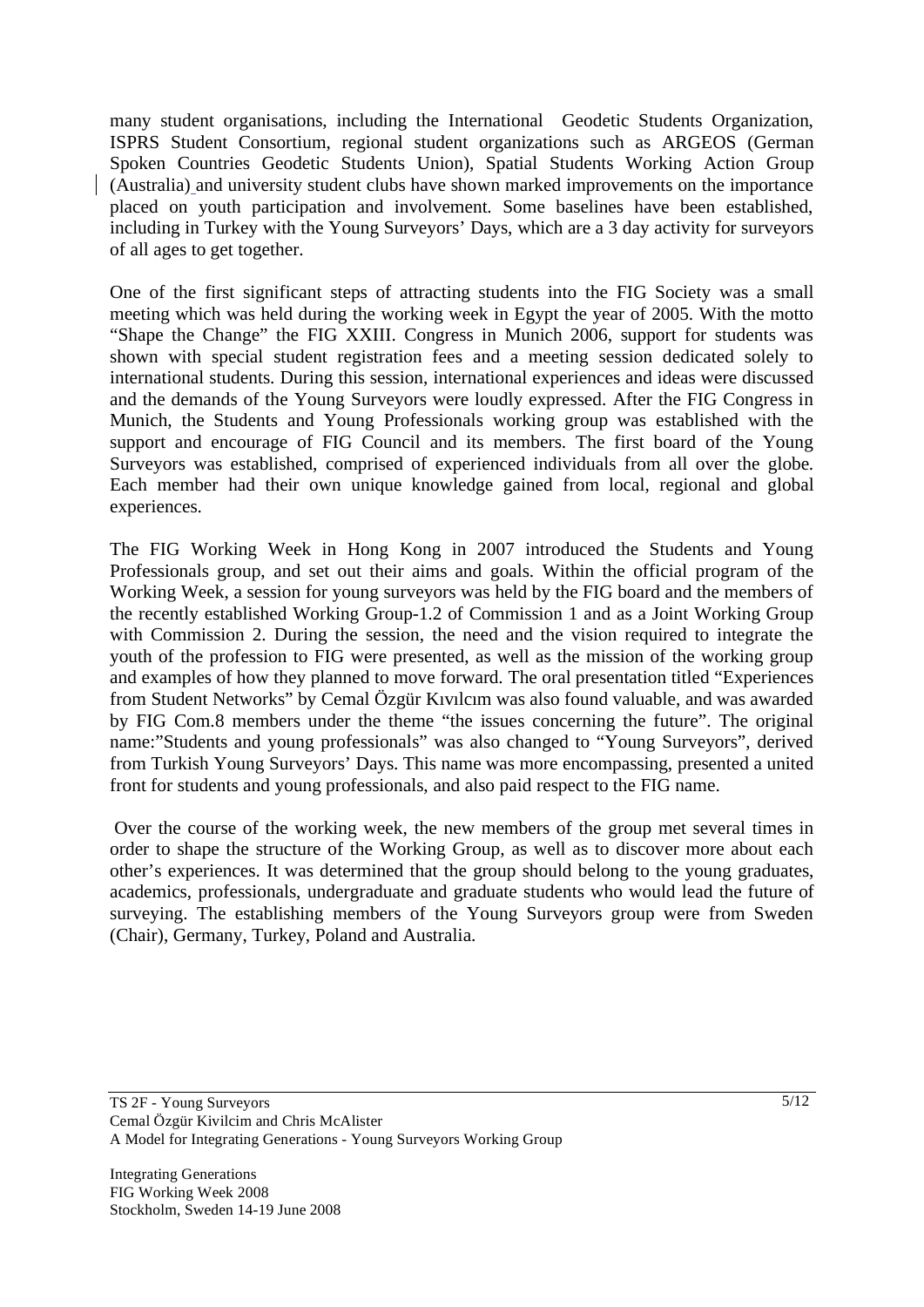

**Figure 1.** The WG board members with the Com.1 Chair Yaacoub Saade and Vice President Dr. Dalal S. Alnaggar in Hong Kong WW,2007

In the following months, the group organized its next meeting – to be held in Cairo in November 2007. This meeting was themed "The contribution of the young Surveyors to the Society", and was supported by FIG Vice President Dr Dalal Alnaggar and Commision 1 chair Yaacoup Saade, as well as FIG council and commissions and corporate members.

This meeting was very successful, with members from Sweden, Germany, Turkey, Australia and Egypt attending. During the meeting, the Young Surveyors group drafted their Master Plan, which outlined their visions and goals for the next 2 years.

# **5. VISION, PURPOSE AND ROLES OF THE YOUNG SURVEYORS**

**Vision:** "*To make FIG known to Young Surveyors and increase the participation of young surveyors in FIG events"(FIG YS Workplan)*. This vision is vital for not only for the immediate future of FIG, but also to ensure that a professional body exists for future generations of surveyors.

**Purpose:** FIG has a long history of providing world class service to it's global network of members, and the role of the Young Surveyor in it's future is vital. The Young Surveyors group is a mechanism not only to promote FIG to young surveyors around the world, but also to ensure that their voice is heard. It also provides a critical link in the continuum of knowledge – FIG can provide a platform where young and old can exchange ideas and knowledge, ultimately to the benefit of the surveying profession.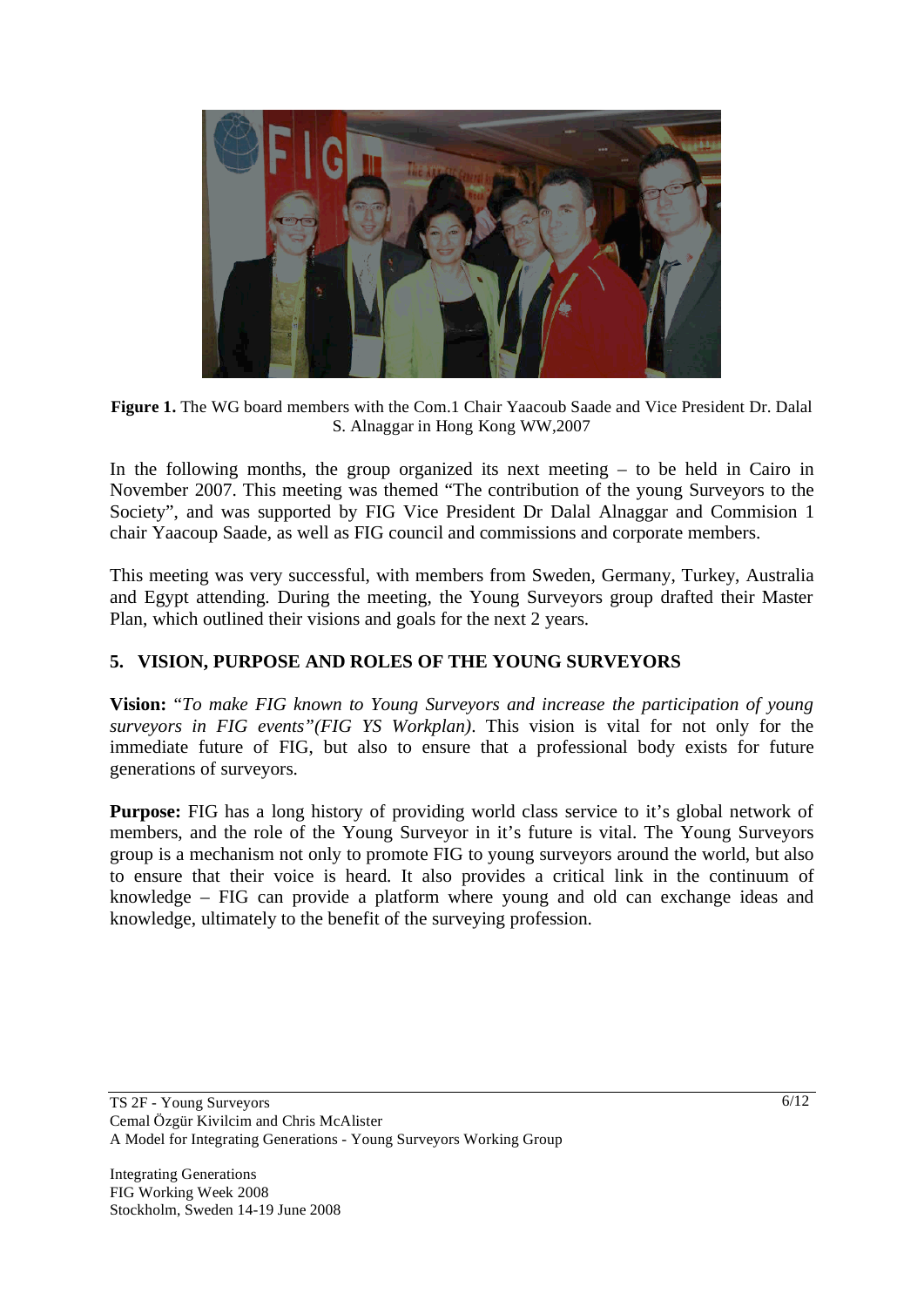

**Figure 2**. The role of the Young Surveyor is a critical link in the professional chain.

### **Goals: The goals of the Young Surveyors are:**

- Promote the benefits of participating in FIG events to young surveyors for professional development.
- Attract young surveyors with simple activities that allow delegates to specifically build useful networks.
- Provide opportunities for delegates to obtain advices on getting funding and sponsorship (external to FIG) that will allow them to participate in FIG events - in particular, congresses and working weeks.
- Promote and encourage the production and presentation of technical papers by Young Surveyors at FIG events.

**Roles and Responsibilities:** A number of roles were identified as being critical to run the Young Surveyors. The roles were modelled off the existing FIG council, commissions and working groups. The positions, their responsibilities and current holders are outlined below.

### **Chair – Cecilia Lindén, Sweden**

The head of the Young Surveyors. Is responsible for contact and communication with FIG officials, and to report back to the group. The chair is also responsible for the distribution of information, chairing meetings and delegating jobs to other members of the Young Surveyors.

#### **Vice Chair – Thorsten Schwing, Germany**

Major role is to support the Chair and fill in for the Chair in their absence. The Vice-Chair is also responsible for collecting and collating information about the workings of each commission and passing it on to other group members.

### **Secretary- Cemal Özgür Kıvılcım, Turkey**

Is responsible for the publication of the quarterly newsletter of the group as well as providing and preparing information for publications and presentations to be made by the group. Is also the contact person for new members, and the newsletter and communications database.

#### **Events Coordinator –Christian Tufvesson, Sweden**

Responsible for organizing the events at FIG working weeks, congresses and functions. As responsible for making contact with the local young surveyors group or organisation and facilitating their contribution to the FIG event.

TS 2F - Young Surveyors Cemal Özgür Kivilcim and Chris McAlister A Model for Integrating Generations - Young Surveyors Working Group

Integrating Generations FIG Working Week 2008 Stockholm, Sweden 14-19 June 2008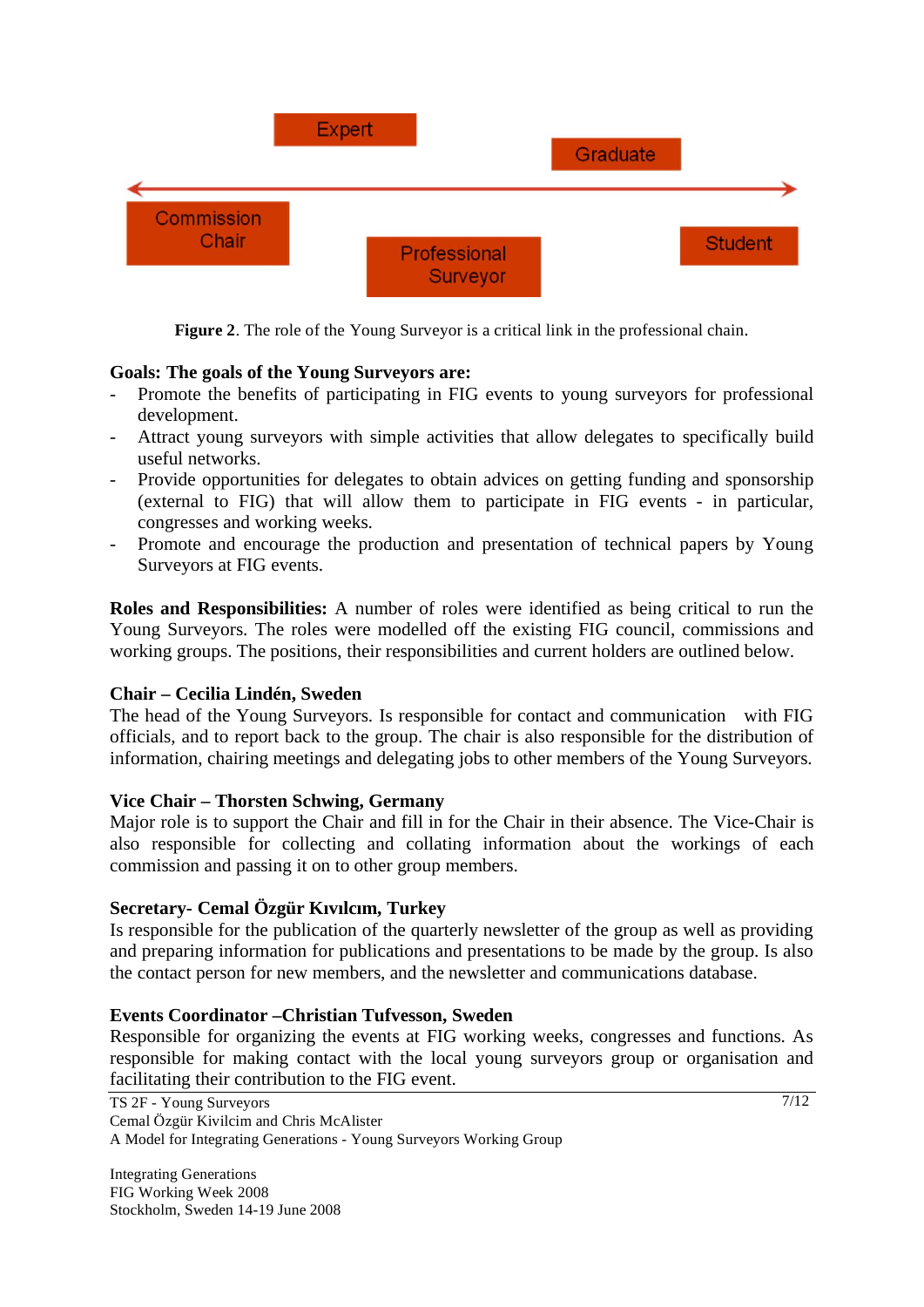### **Sponsorship – Roman Pieczka, Poland**

Responsible for organising sponsorship of the Young Surveyors group such that it can have regular meetings and provide adequate services to Young Surveyors worldwide. Is also responsible for the monitoring of monies in and out of the group.

### **Marketing – Chris McAlister, Australia and Kate Fairlie, Australia**

Responsible for the provision of marketing materials, products, events and direct communication to increase the profile of not only the Young Surveyors, but FIG. The marketing role is also responsible for establishing key programs, such as the Mentor program.

#### **Group Members**

These are those who are not on the executive, but participate in the workings of the Young Surveyors, and are vital to the success of the group.

### **6. INITIATIVES & SUCCESSES OF THE GROUP**

While the first official meeting of the WG can be accepted as the meeting at the Hong Kong Working week, the meeting in Cairo in 2007was the first chance for the group to meet and establish a path for it's future activities.

In this technology based world, the first move was to establish and official Young Surveyors FIG website (http://www.fig.net/commission1/wgroups/wg2\_06\_10.htm). The website allows for a central point of information distribution and communication – including events, newsletters, papers, photos and reports.

Communications were identified as a key issue - two distinctly separte streams of communications needed to be established, one for the committee members, and one for general group members and other interest parties. Group executive members now comunicate primarily through a Yahoo! Group, and have Skype meetings fortnightly. Communicatio to other group members and other parties is also done through a separate Yahoo! Group, and the Young Surveyors official FIG website. Other communication avenues, such as podcasts and RSS streams are also being explored.

Another step was creating a unique, recongisable logo for the group. It was decided that it should honour the FIG logo by maintaining the colours and general layout, but put a Young Surveyors spin on it. The result was the FIG Young Surveyors flame, seen below in Figure 3.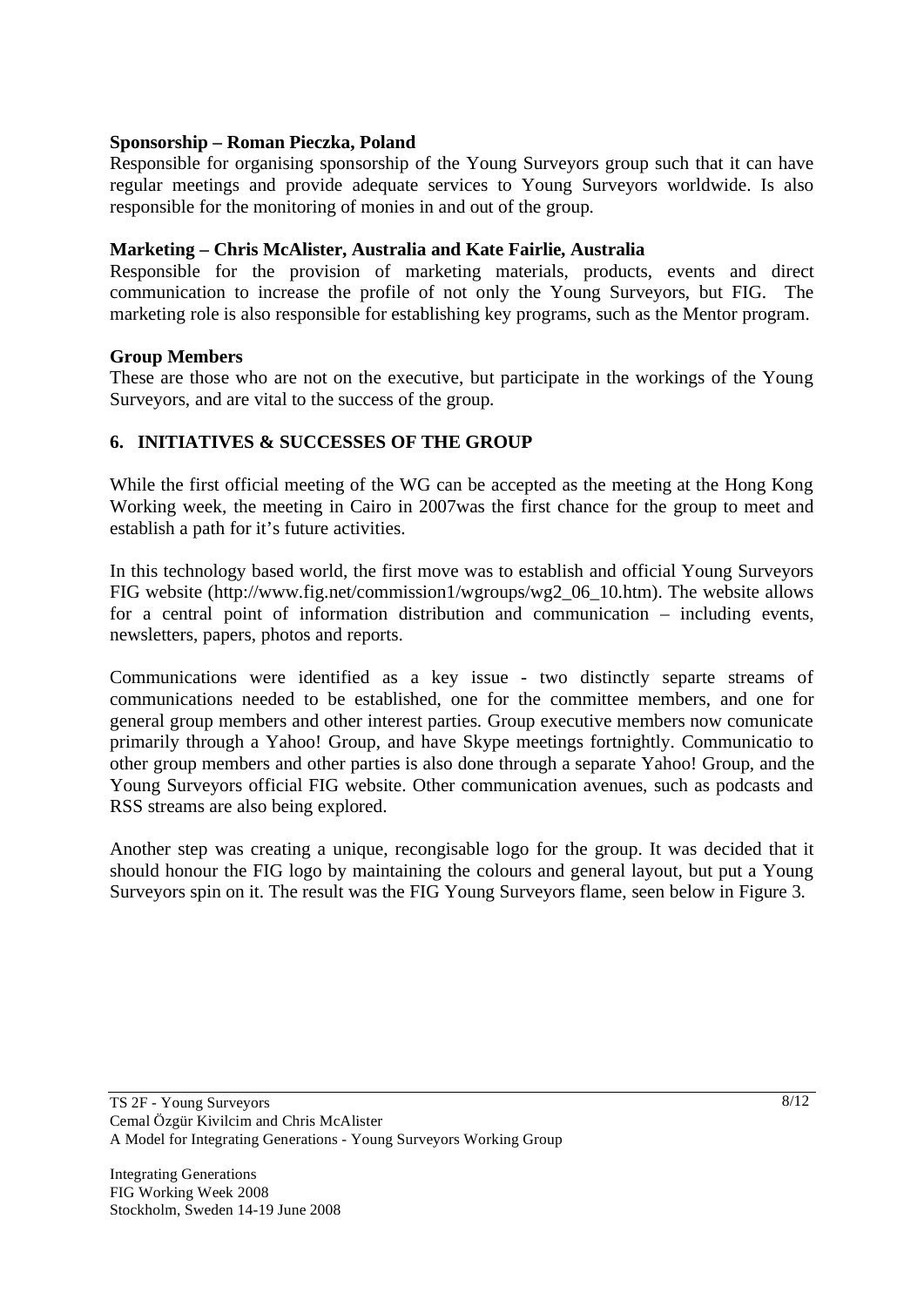

**Fig.3** The FIG YS Logo designed by group members

One of the most noticeable, and possibly the largest communication tool is the Young Surveyors newletter. As a policy this newsletter includes the workings and activities, photos and profiles of the group,and is published quarterly per year. So far two issues of Young Surveyors has been published and a speacial issue is in publication:.

One other key project that will come to fruition in Stockholm Working Week 2008 is the speed mentoring program. Similar to speed dating, young surveyors have a few minutes to talk to older surveyors (refered to as 'wise ones') about anything career or profession related before roatating to the next 'wise one'. This has been a successful event several times when run in Australia, and hopefully Stockholm will provide similar positive outcomes.

# **7. DIFFICULTIES FACED**

As with any volunteer group, there are difficulties finding people, time and money to undertake the work of the group. The Young Surveyors group is no different, but have the addition obstacle of its members being scattered all over the globe. This problem has been overcome through the use of Skype, the internet phone service. Members of the group meet for a teleconference style meeting once a fortnight, and while the meeting is often late a night for those in Eurpoe, it is counter balanced by being early in the morning for those on the other side of the world.

Fortuidiously for the Young Surveyors group, its members all have a passion for their profession, and are quite active in their own countries and regions. While the addition of membership on the Young Surveyors may be seen as an addition burden to already busy people, the members of the committee see their role as a chance to further their profession and personal careers, while providing an essential service to other Young Surveyors.

The introduction of a Young Survyeors group was initially view with scepticism by some members of FIG, but thanks largely to FIG council support and positive action of the group, it has prospered and is growing every day. The hosting of events at working weeks at congress, securing student registrations, and providing electronic communication on a regular basis will further serve to get rid of any last remaining scepticism on the groups viability.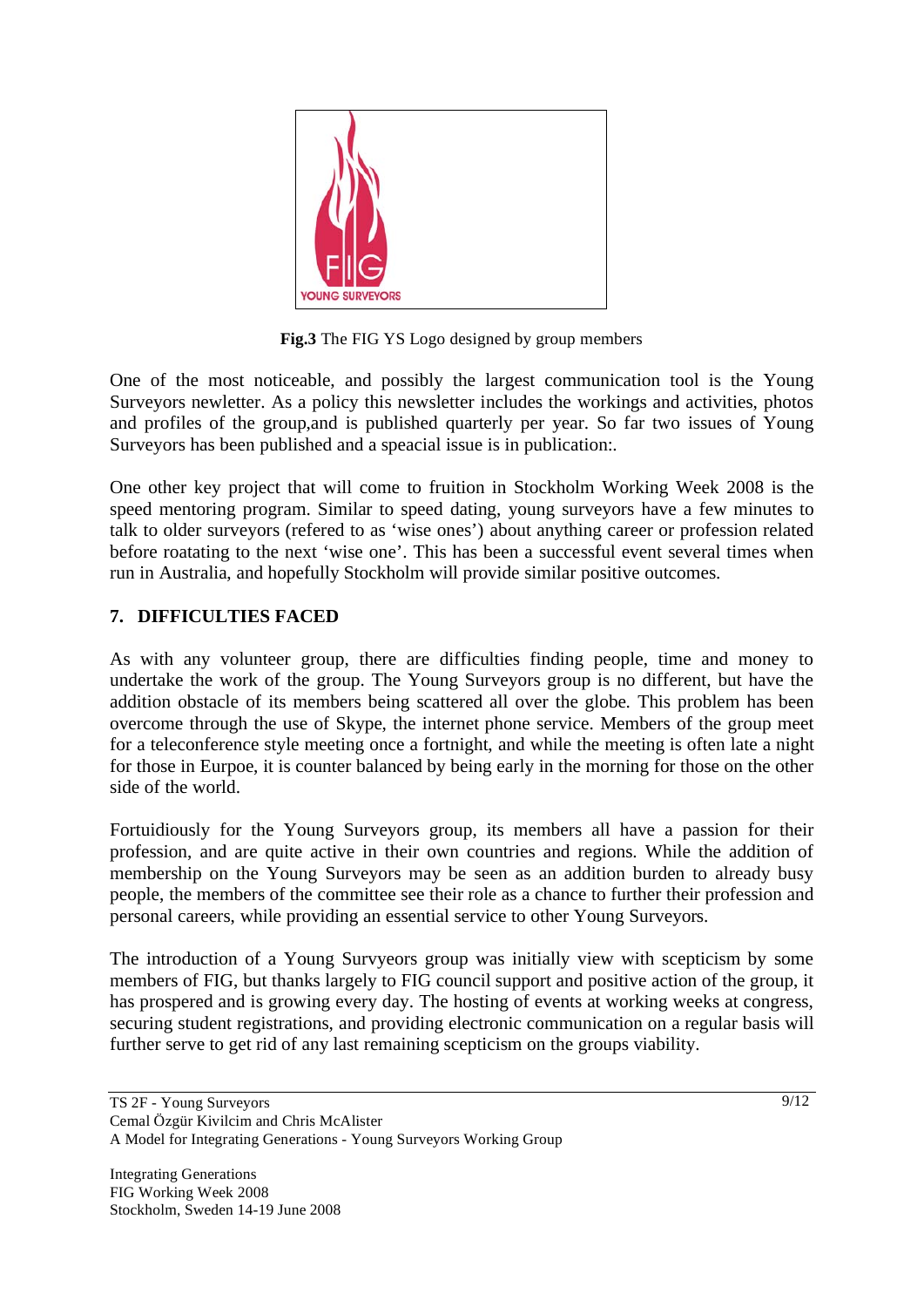# **8. OUTLINE OF FUTURE – WHERE TO FROM HERE?**

The working group is the bridge between the past and future of the profession– it allows and promotes the Continuum of knowledge of FIG to be passed from generation to generation. The young surveyors group will continue to actively facilitate, communicate and market FIG to the younger generations, while also providing the opportunities for young surveyors to become actively involved in the workings of FIG. For this to occur, the Young surveyors will need to be active at on local, regional, national and global stages. This will be achieved through maintaining a global group that will communicate regularly and provide a world of knowledge and resources to those who need them.

Meetings such as those held in Hong Kong and Cairo will continue; Stockholm in 2008, Sydney in 2010 and plans for WG meeting in Turkey in 2009. These events will continue to allow the evolution of the group, while building a fantastic knowledge base from people all around the world. Promoting the needs and interest of FIG younger members, through student registration to events, specific student sessions and encourage student paper submissions will also allow the goals of the Young Surveyors to be achieved.

Like other working groups and commissions, the success of the Young Surveyors lies with its members. To date, members have been passionate, enthusiastic and driven to contribute to the vision, purpose and goals of the group, and there is no reason to believe that this won't continue. With the ongoing support of the FIG council, members and corporate sponsors, the Young Surveyors group should flourish in the future.

# **9. CONCLUSION**

The FIG WG 1.2, known as the Young Surveyors, is a step towards understanding and taking part in a changing world. The new era of technology, science and information will rise in the hands of today's students and young professionals. This technology, combined with our professional skills will benefit not only the built and urban environments, but mankind as a whole. The new roles of the surveying in society need to be clearly defined for the profession to market itself, and to avoid extinction, but this can only be achieved with the help of all members of surveying and by combining the experiences of the "old" and passion of the "young" surveyors.

The contribution of both individuals and regional and local societies from all around the world is a necessity to ensure a healthy future for FIG. The FIG Young Surveyors group belongs to neither a group nor a country and therefore is open to all, no matter where they are from. It is the peak of representation of the youth in surveying. All are welcome to join, and are encouraged to help in the development and progression of the group. This progress at a global level will allow the FIG Young Surveyors to assist in growing healthy and sustainable local, regional and national Young Surveyors group, hence ensuring the future of surveying globally.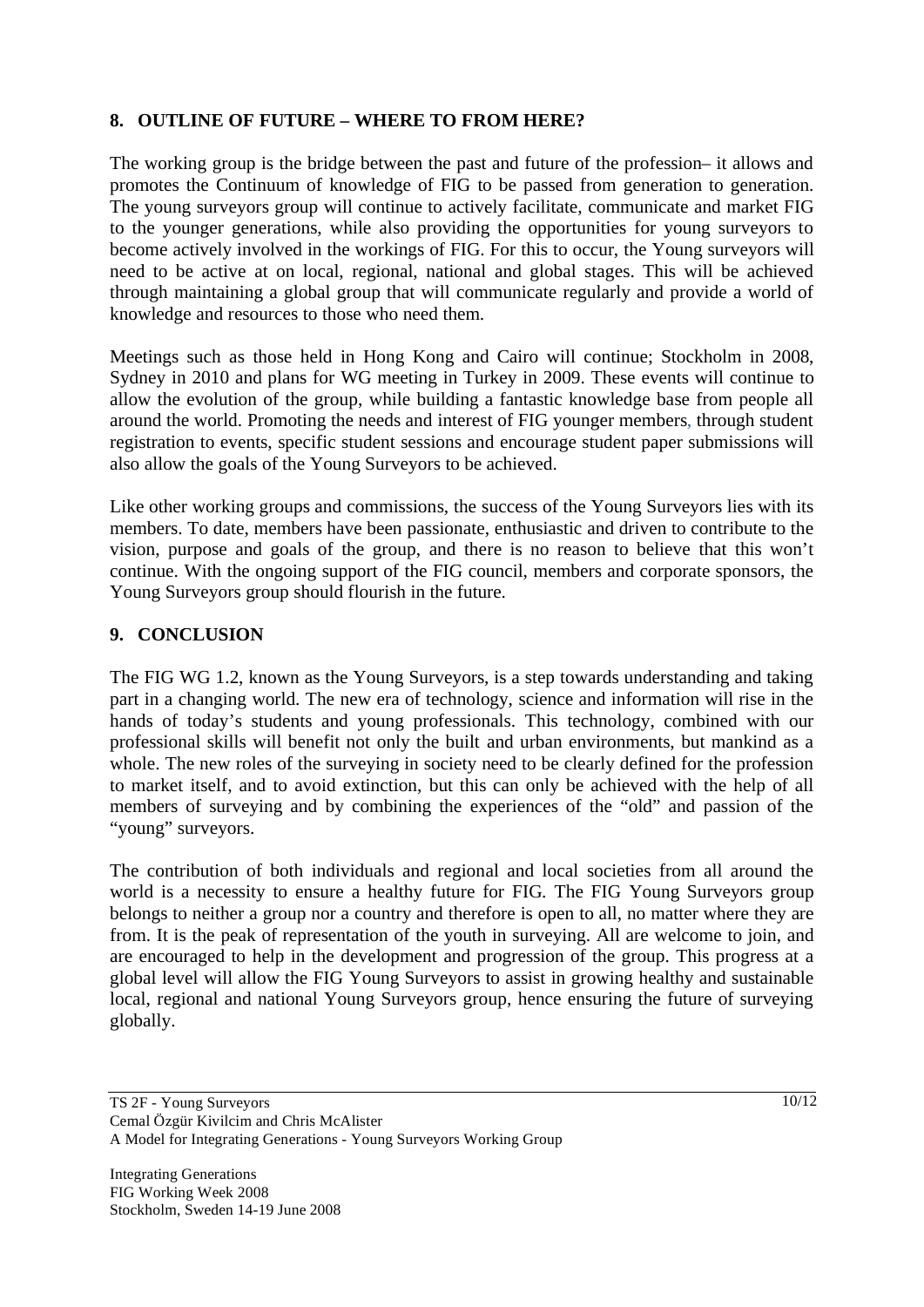# **ACKNOWLEDGMENT**

The authors would like to thank to the support of the FIG Council and corporate members for their support to establish and support the activities of WG1.2. Also, especially to the founder of the Turkish Republic, Mustafa Kemal Atatürk who addressed a friendship relation between two countries Australia and Turkey after the WWI. His ideal for a modern country with a sentence can be also considered as the role of the FIG YS in FIG: "All my hope is in the new generation"

The Young Surveyors working group would like to thank FIG and all its members for believing in them and for helping them to create the future.

# **REFERENCES**

- URL http://www.virtualworldheritage.org/ (Accessed on  $13<sup>th</sup>$  of April 2008)
- Aydın C., ERENOGLU R.C., PIRTI A., BAYRAM B. Ali M., (2006) What is Our Strategy to Perform a Sustainable Development in Education and Research Activities of Our Department? Paper presented to the XXIII. Congress Munich, October. www.fig.net
- KIVILCIM C.,O., TATLI P., GUNES S.,(2007)The Bridge To The Future Student Networks , Ekscenter Magazine Issue 9. P.92-93
- LINDEN C., KIVILCIM C.O., (2007) The report from Hong Kong WW, FIG YS Newsletter 1st issue.
- MAHONEY R., PLIMMER F.,HANNAH J., KAVANAGH J., (2007)Where are we Heading? The Crisis in Surveying Education and a Changing Profession. Paper presented to FIG Working Week 2007 Hong Kong SAR, China.

### **BIOGRAPHICAL NOTES**

**Cemal Özgür Kıvılcım**, is a MSc Student at Istanbul Technical University Geomatics Program. He is currently an engineer Geodesy and Photogrammetry Engineer at Istanbul Metropolitan Municipality, Directorate of Historical Sites Protection.

During the recent years he participated and was member of organizing committees of student related national and international organizations for Surveyors. He is a participant in recent IGSO, ARGEOS, Young Surveyors' Days meetings, He is one of the founder members of ISPRS Student Consortium, IAESTE-Turkey Student Association, FIG Young Surveyors and worked as an Erasmus student assistant during his studies.

He is an active member of FIG Young Surveyors, ISPRS Student Consortium and Turkish Chamber of Surveyors and Cadastre Engineers